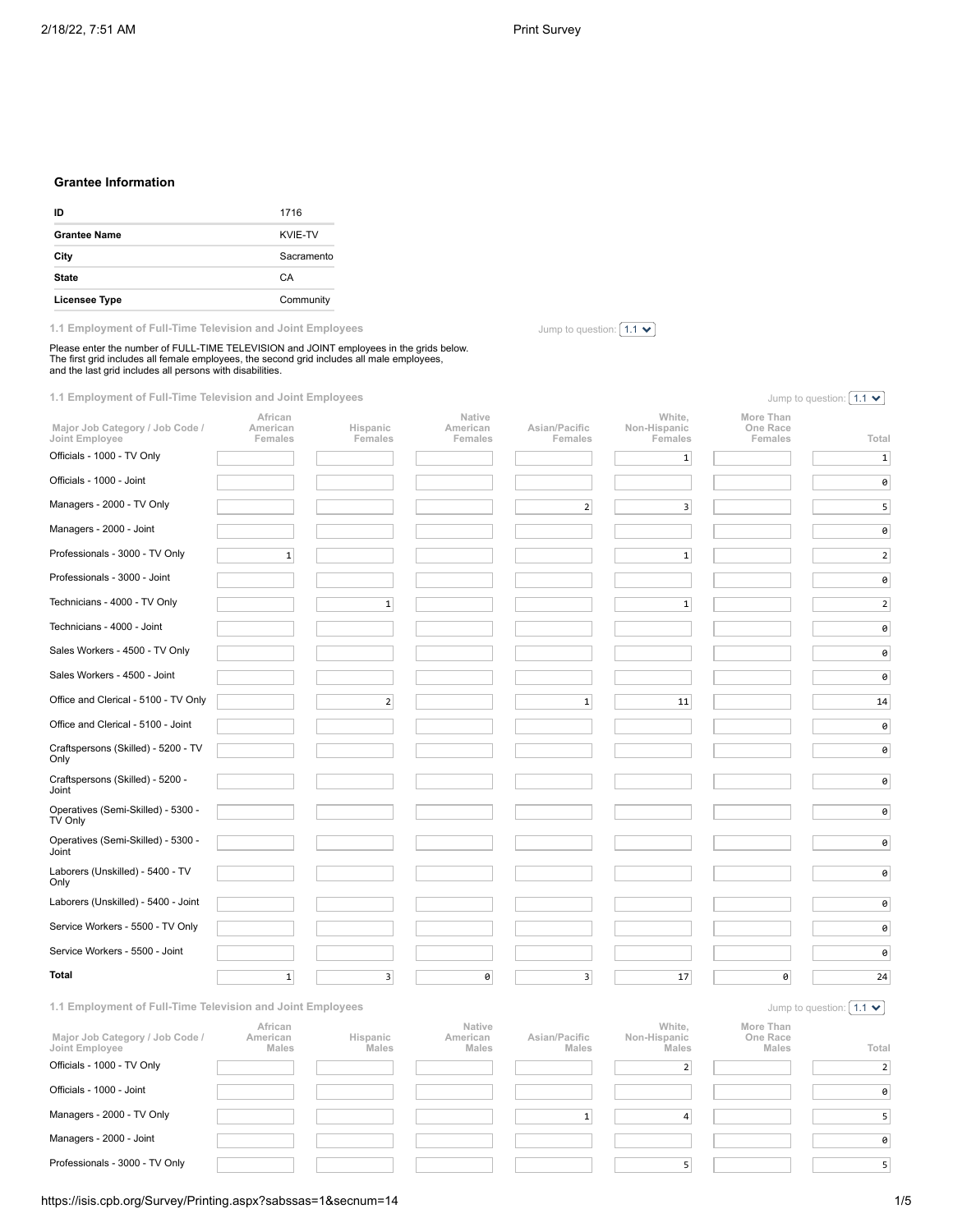| 2/18/22, 7:51 AM                                                                                                                                                     |             |   |          | Print Survey |                           |                                                     |   |  |                |
|----------------------------------------------------------------------------------------------------------------------------------------------------------------------|-------------|---|----------|--------------|---------------------------|-----------------------------------------------------|---|--|----------------|
| Professionals - 3000 - Joint                                                                                                                                         |             |   |          |              |                           |                                                     |   |  | 0              |
| Technicians - 4000 - TV Only                                                                                                                                         |             |   |          |              | $\mathbf{1}$              | 9                                                   |   |  | 10             |
| Technicians - 4000 - Joint                                                                                                                                           |             |   |          |              |                           |                                                     |   |  | 0              |
| Sales Workers - 4500 - TV Only                                                                                                                                       |             |   |          |              |                           | 2                                                   |   |  | $\overline{2}$ |
| Sales Workers - 4500 - Joint                                                                                                                                         |             |   |          |              |                           |                                                     |   |  | 0              |
| Office and Clerical - 5100 - TV Only                                                                                                                                 | $1\vert$    |   |          |              |                           | $\mathbf 1$                                         |   |  | $\overline{2}$ |
| Office and Clerical - 5100 - Joint                                                                                                                                   |             |   |          |              |                           |                                                     |   |  | 0              |
| Craftspersons (Skilled) - 5200 - TV<br>Only                                                                                                                          |             |   |          |              |                           |                                                     |   |  | $\theta$       |
| Craftspersons (Skilled) - 5200 -<br>Joint                                                                                                                            |             |   |          |              |                           |                                                     |   |  | 0              |
| Operatives (Semi-Skilled) - 5300 -<br>TV Only                                                                                                                        |             |   |          |              |                           |                                                     |   |  | 0              |
| Operatives (Semi-Skilled) - 5300 -<br>Joint                                                                                                                          |             |   |          |              |                           |                                                     |   |  | 0              |
| Laborers (Unskilled) - 5400 - TV<br>Only                                                                                                                             | $\mathbf 1$ |   |          |              |                           |                                                     |   |  | $\mathbf{1}$   |
| Laborers (Unskilled) - 5400 - Joint                                                                                                                                  |             |   |          |              |                           |                                                     |   |  | 0              |
| Service Workers - 5500 - TV Only                                                                                                                                     |             |   |          |              |                           |                                                     |   |  | 0              |
| Service Workers - 5500 - Joint                                                                                                                                       |             |   |          |              |                           |                                                     |   |  | 0              |
| <b>Total</b>                                                                                                                                                         | 2           | 0 | $\theta$ |              | $\overline{2}$            | 23                                                  | 0 |  | 27             |
| 1.1 Employment of Full-Time Television and Joint Employees                                                                                                           |             |   |          |              |                           | Jump to question: $1.1 \times$                      |   |  |                |
| Major Job Category / Job Code                                                                                                                                        |             |   |          |              | Persons with Disabilities |                                                     |   |  |                |
| Officials - 1000 - TV Only                                                                                                                                           |             |   |          |              |                           |                                                     |   |  |                |
| Officials - 1000 - Joint                                                                                                                                             |             |   |          |              |                           |                                                     |   |  |                |
| Managers - 2000 - TV Only                                                                                                                                            |             |   |          |              |                           |                                                     |   |  |                |
| Managers - 2000 - Joint                                                                                                                                              |             |   |          |              |                           |                                                     |   |  |                |
| Professionals - 3000 - TV Only                                                                                                                                       |             |   |          |              |                           |                                                     |   |  |                |
| Professionals - 3000 - Joint                                                                                                                                         |             |   |          |              |                           |                                                     |   |  |                |
| Technicians - 4000 - TV Only                                                                                                                                         |             |   |          |              |                           |                                                     |   |  |                |
| Technicians - 4000 - Joint                                                                                                                                           |             |   |          |              |                           |                                                     |   |  |                |
| Sales Workers - 4500 - TV Only                                                                                                                                       |             |   |          |              |                           |                                                     |   |  |                |
| Sales Workers - 4500 - Joint                                                                                                                                         |             |   |          |              |                           |                                                     |   |  |                |
| Office and Clerical - 5100 - TV Only                                                                                                                                 |             |   |          |              |                           |                                                     |   |  |                |
| Office and Clerical - 5100 - Joint                                                                                                                                   |             |   |          |              |                           |                                                     |   |  |                |
| Craftspersons (Skilled) - 5200 - TV Only                                                                                                                             |             |   |          |              |                           |                                                     |   |  |                |
| Craftspersons (Skilled) - 5200 - Joint                                                                                                                               |             |   |          |              |                           |                                                     |   |  |                |
| Operatives (Semi-Skilled) - 5300 - TV Only                                                                                                                           |             |   |          |              |                           |                                                     |   |  |                |
| Operatives (Semi-Skilled) - 5300 - Joint                                                                                                                             |             |   |          |              |                           |                                                     |   |  |                |
| Laborers (Unskilled) - 5400 - TV Only                                                                                                                                |             |   |          |              |                           |                                                     |   |  |                |
| Laborers (Unskilled) - 5400 - Joint                                                                                                                                  |             |   |          |              |                           |                                                     |   |  |                |
| Service Workers - 5500 - TV Only                                                                                                                                     |             |   |          |              |                           |                                                     |   |  |                |
| Service Workers - 5500 - Joint                                                                                                                                       |             |   |          |              |                           |                                                     |   |  |                |
| Total                                                                                                                                                                |             |   |          |              |                           | 0                                                   |   |  |                |
| 1.1 Employment of Full-Time Television and Joint Employees                                                                                                           |             |   |          |              |                           | Jump to question: $\vert$ 1.1 $\blacktriangleright$ |   |  |                |
| Please enter the gender and ethnicity of each person with disabilities listed above (e.g. 1 African American female).                                                |             |   |          |              |                           |                                                     |   |  |                |
| 1.2 Major Programming Decision Makers                                                                                                                                |             |   |          |              |                           | Jump to question: $\mid$ 1.2 $\blacktriangleright$  |   |  |                |
| Of the full-time employees reported in Question 1.1, how many, including the station general manager,<br>have responsibility for making major programming decisions? |             |   |          |              |                           |                                                     |   |  |                |
|                                                                                                                                                                      |             |   |          |              |                           |                                                     |   |  |                |

**1.2 Major Programming Decision Makers**

Jump to question:  $\boxed{1.2 \times}$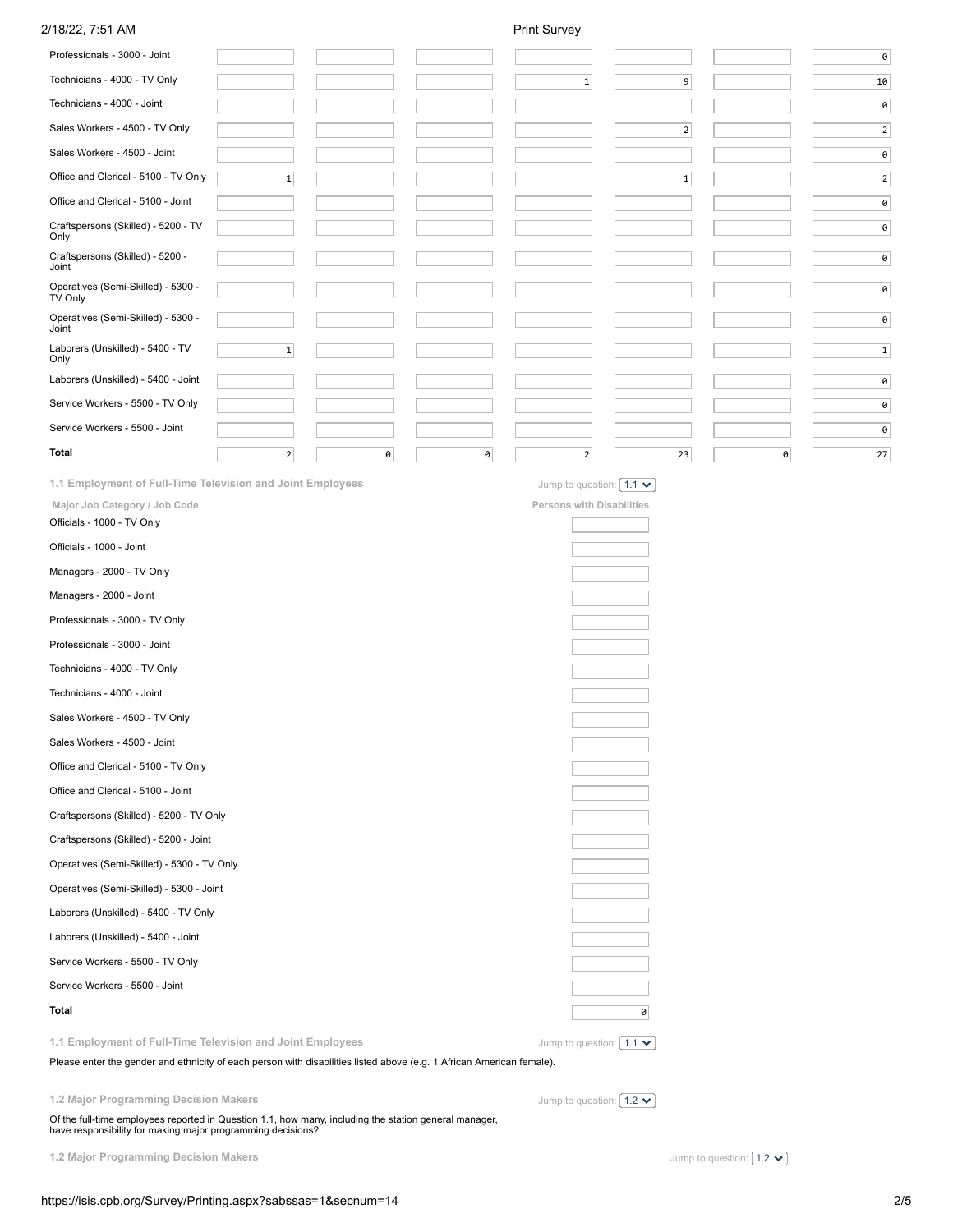| <b>Print Survey</b> |
|---------------------|
|                     |
|                     |

| 2/18/22, 7:51 AM                                                                                        |                     |                                |                                                                                 |                                                                                                                                                                                                                                                                                                                                                                                                                                                                                                |                          | <b>Print Survey</b>                                                             |                                   |                                       |                                                     |              |
|---------------------------------------------------------------------------------------------------------|---------------------|--------------------------------|---------------------------------------------------------------------------------|------------------------------------------------------------------------------------------------------------------------------------------------------------------------------------------------------------------------------------------------------------------------------------------------------------------------------------------------------------------------------------------------------------------------------------------------------------------------------------------------|--------------------------|---------------------------------------------------------------------------------|-----------------------------------|---------------------------------------|-----------------------------------------------------|--------------|
|                                                                                                         | African<br>American |                                | Hispanic                                                                        | Native<br>American                                                                                                                                                                                                                                                                                                                                                                                                                                                                             | Asian/Pacific            | White,<br>Non-Hispanic                                                          |                                   | More Than<br>One Race                 | Total                                               |              |
| Female<br>Major<br>Programming<br>Decision<br>Makers                                                    |                     |                                |                                                                                 |                                                                                                                                                                                                                                                                                                                                                                                                                                                                                                |                          |                                                                                 |                                   |                                       | 0                                                   |              |
| Male Major<br>Programming<br>Decision<br><b>Makers</b>                                                  |                     |                                |                                                                                 |                                                                                                                                                                                                                                                                                                                                                                                                                                                                                                |                          | $\overline{\mathbf{3}}$                                                         |                                   |                                       | 3                                                   |              |
| Total                                                                                                   | 0                   |                                | 0                                                                               | 0                                                                                                                                                                                                                                                                                                                                                                                                                                                                                              | $\theta$                 | $\mathbf{3}$                                                                    |                                   | 0                                     | 3                                                   |              |
| 1.2 Major Programming Decision Makers<br>by job category above, in the full-time employee Question 1.1. |                     |                                | programming decisions should be included in the counts for this item and again, | Please report by gender and ethnic or racial group the headcount of full-time employees having responsibility for making<br>major programming decisions. Include the station general manager if appropriate. Major programming decisions include<br>decisions about program acquisition and production, program development, on-air program scheduling, etc. This item should<br>result in a double-counting of some full-time employees; employees having the responsibility for making major |                          | Jump to question: $\vert$ 1.2 $\blacktriangleright$                             |                                   |                                       |                                                     |              |
|                                                                                                         |                     |                                | 1.3 Employment of Part-Time Television and Joint Employees                      |                                                                                                                                                                                                                                                                                                                                                                                                                                                                                                |                          | Jump to question: $\mid$ 1.3 $\blacktriangleright$                              |                                   |                                       |                                                     |              |
|                                                                                                         |                     |                                |                                                                                 | Please enter the number of PART-TIME employees, both TV-only and Joint, in the grids below. The first grid includes all female<br>employees, the second grid includes all male employees, and the last grid includes all persons with disabilities.                                                                                                                                                                                                                                            |                          |                                                                                 |                                   |                                       |                                                     |              |
|                                                                                                         |                     |                                | 1.3 Employment of Part-Time Television and Joint Employees                      |                                                                                                                                                                                                                                                                                                                                                                                                                                                                                                |                          |                                                                                 |                                   |                                       | Jump to question: $\vert$ 1.3 $\blacktriangleright$ |              |
| Major Job Category /<br>Job Code                                                                        |                     | African<br>American<br>Females | Hispanic<br>Females                                                             | Native<br>American<br>Females                                                                                                                                                                                                                                                                                                                                                                                                                                                                  | Asian/Pacific<br>Females |                                                                                 | White,<br>Non-Hispanic<br>Females | More Than<br>One Race<br>Females      | Total                                               |              |
| Officials - 1000                                                                                        |                     |                                |                                                                                 |                                                                                                                                                                                                                                                                                                                                                                                                                                                                                                |                          |                                                                                 |                                   |                                       |                                                     | 0            |
| Managers - 2000                                                                                         |                     |                                |                                                                                 |                                                                                                                                                                                                                                                                                                                                                                                                                                                                                                |                          |                                                                                 |                                   |                                       |                                                     | 0            |
| Professionals - 3000                                                                                    |                     |                                |                                                                                 |                                                                                                                                                                                                                                                                                                                                                                                                                                                                                                |                          |                                                                                 |                                   |                                       |                                                     | 0            |
| Technicians - 4000                                                                                      |                     |                                |                                                                                 |                                                                                                                                                                                                                                                                                                                                                                                                                                                                                                |                          |                                                                                 |                                   |                                       |                                                     | 0            |
| Sales Workers - 4500                                                                                    |                     |                                |                                                                                 |                                                                                                                                                                                                                                                                                                                                                                                                                                                                                                |                          |                                                                                 |                                   |                                       |                                                     | 0            |
| Office and Clerical -<br>5100                                                                           |                     |                                |                                                                                 |                                                                                                                                                                                                                                                                                                                                                                                                                                                                                                |                          |                                                                                 |                                   |                                       |                                                     | 0            |
| Craftspersons (Skilled)<br>$-5200$                                                                      |                     |                                |                                                                                 |                                                                                                                                                                                                                                                                                                                                                                                                                                                                                                |                          |                                                                                 |                                   |                                       |                                                     | 0            |
| Operatives (Semi-<br>skilled) - 5300                                                                    |                     |                                |                                                                                 |                                                                                                                                                                                                                                                                                                                                                                                                                                                                                                |                          |                                                                                 |                                   |                                       |                                                     | 0            |
| Laborers (Unskilled) -<br>5400                                                                          |                     |                                |                                                                                 |                                                                                                                                                                                                                                                                                                                                                                                                                                                                                                |                          |                                                                                 |                                   |                                       |                                                     | 0            |
| Service Workers - 5500                                                                                  |                     |                                |                                                                                 |                                                                                                                                                                                                                                                                                                                                                                                                                                                                                                |                          |                                                                                 |                                   |                                       |                                                     | 0            |
| Total                                                                                                   |                     | 0                              | 0                                                                               | 0                                                                                                                                                                                                                                                                                                                                                                                                                                                                                              |                          | 0                                                                               | 0                                 |                                       | 0                                                   | 0            |
|                                                                                                         |                     |                                | 1.3 Employment of Part-Time Television and Joint Employees                      |                                                                                                                                                                                                                                                                                                                                                                                                                                                                                                |                          |                                                                                 |                                   |                                       | Jump to question: $ 1.3 \times$                     |              |
| Major Job Category /<br>Job Code                                                                        |                     | African<br>American<br>Males   | Hispanic<br>Males                                                               | Native<br>American<br><b>Males</b>                                                                                                                                                                                                                                                                                                                                                                                                                                                             | Asian/Pacific<br>Males   |                                                                                 | White,<br>Non-Hispanic<br>Males   | More Than<br>One Race<br><b>Males</b> | Total                                               |              |
| Officials - 1000                                                                                        |                     |                                |                                                                                 |                                                                                                                                                                                                                                                                                                                                                                                                                                                                                                |                          |                                                                                 |                                   |                                       |                                                     | 0            |
| Managers - 2000                                                                                         |                     |                                |                                                                                 |                                                                                                                                                                                                                                                                                                                                                                                                                                                                                                |                          |                                                                                 |                                   |                                       |                                                     | 0            |
| Professionals - 3000                                                                                    |                     |                                |                                                                                 |                                                                                                                                                                                                                                                                                                                                                                                                                                                                                                |                          |                                                                                 |                                   |                                       |                                                     | 0            |
| Technicians - 4000                                                                                      |                     |                                |                                                                                 |                                                                                                                                                                                                                                                                                                                                                                                                                                                                                                |                          |                                                                                 |                                   |                                       |                                                     | 0            |
| Sales Workers - 4500                                                                                    |                     |                                |                                                                                 |                                                                                                                                                                                                                                                                                                                                                                                                                                                                                                |                          |                                                                                 |                                   |                                       |                                                     | 0            |
| Office and Clerical -<br>5100                                                                           |                     |                                |                                                                                 |                                                                                                                                                                                                                                                                                                                                                                                                                                                                                                |                          |                                                                                 |                                   |                                       |                                                     | 0            |
| Craftspersons (Skilled)<br>$-5200$                                                                      |                     |                                |                                                                                 |                                                                                                                                                                                                                                                                                                                                                                                                                                                                                                |                          |                                                                                 |                                   |                                       |                                                     | 0            |
| Operatives (Semi-<br>skilled) - 5300                                                                    |                     |                                |                                                                                 |                                                                                                                                                                                                                                                                                                                                                                                                                                                                                                |                          |                                                                                 |                                   |                                       |                                                     | 0            |
| Laborers (Unskilled) -<br>5400                                                                          |                     | $\mathbf{1}$                   |                                                                                 |                                                                                                                                                                                                                                                                                                                                                                                                                                                                                                |                          |                                                                                 |                                   |                                       |                                                     | $\mathbf 1$  |
| Service Workers - 5500                                                                                  |                     |                                |                                                                                 |                                                                                                                                                                                                                                                                                                                                                                                                                                                                                                |                          |                                                                                 |                                   |                                       |                                                     | 0            |
| Total                                                                                                   |                     | $\mathbf{1}$                   | 0                                                                               | 0                                                                                                                                                                                                                                                                                                                                                                                                                                                                                              |                          | 0                                                                               | 0                                 |                                       | 0                                                   | $\mathbf{1}$ |
| Major Job Category /<br>Job Code<br>Officials - 1000                                                    |                     |                                | 1.3 Employment of Part-Time Television and Joint Employees                      |                                                                                                                                                                                                                                                                                                                                                                                                                                                                                                |                          | Jump to question: $\mid$ 1.3 $\blacktriangleright$<br>Persons with Disabilities |                                   |                                       |                                                     |              |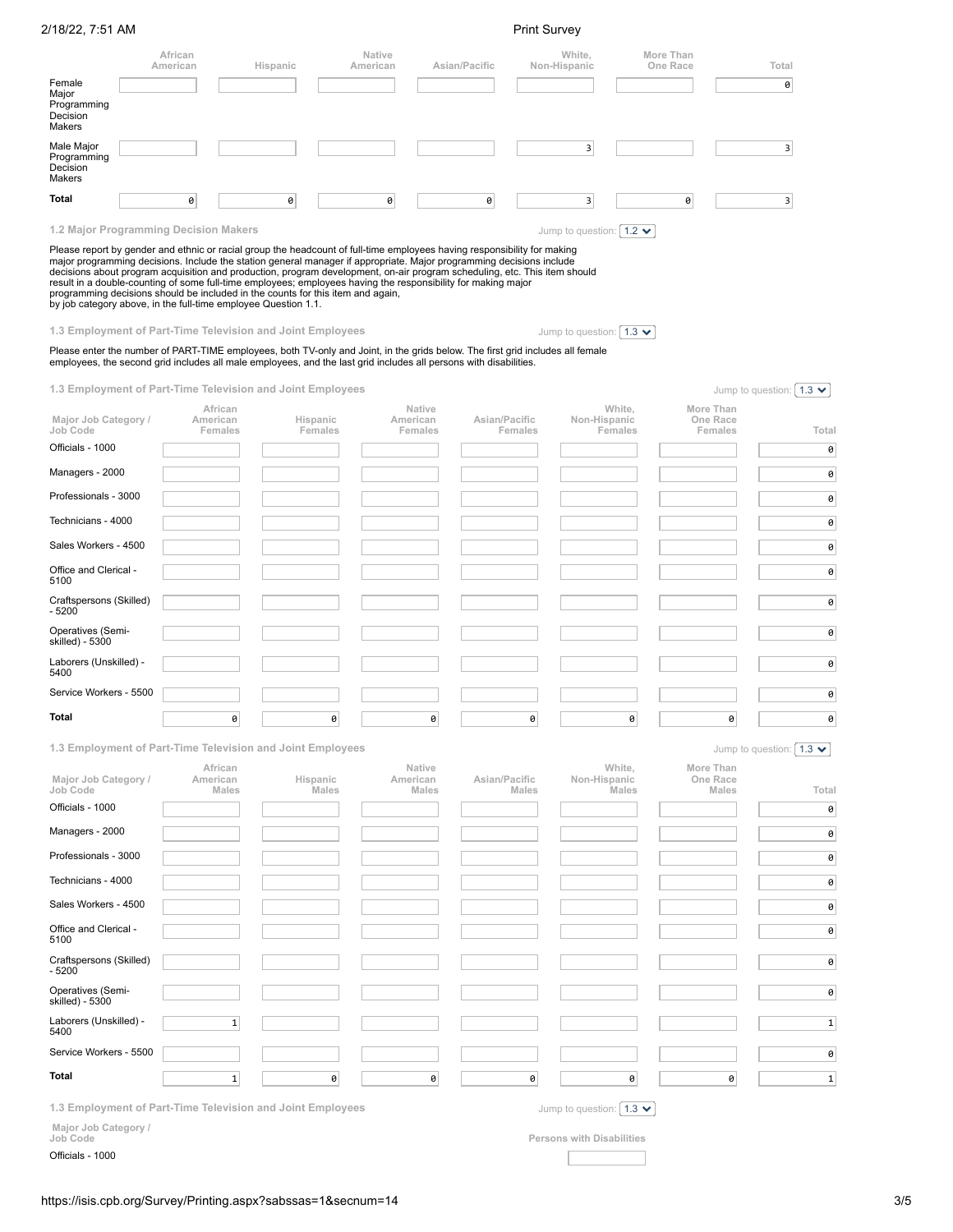| 2/18/22, 7:51 AM                                                                                                                                                                                                                                                                                                                                                                                                                                                                                                                                                                                                                                                                                                                                                              |          |              |                | <b>Print Survey</b> |                                                     |
|-------------------------------------------------------------------------------------------------------------------------------------------------------------------------------------------------------------------------------------------------------------------------------------------------------------------------------------------------------------------------------------------------------------------------------------------------------------------------------------------------------------------------------------------------------------------------------------------------------------------------------------------------------------------------------------------------------------------------------------------------------------------------------|----------|--------------|----------------|---------------------|-----------------------------------------------------|
| Managers - 2000                                                                                                                                                                                                                                                                                                                                                                                                                                                                                                                                                                                                                                                                                                                                                               |          |              |                |                     |                                                     |
| Professionals - 3000                                                                                                                                                                                                                                                                                                                                                                                                                                                                                                                                                                                                                                                                                                                                                          |          |              |                |                     |                                                     |
| Technicians - 4000                                                                                                                                                                                                                                                                                                                                                                                                                                                                                                                                                                                                                                                                                                                                                            |          |              |                |                     |                                                     |
| Sales Workers - 4500                                                                                                                                                                                                                                                                                                                                                                                                                                                                                                                                                                                                                                                                                                                                                          |          |              |                |                     |                                                     |
| Office and Clerical - 5100                                                                                                                                                                                                                                                                                                                                                                                                                                                                                                                                                                                                                                                                                                                                                    |          |              |                |                     |                                                     |
| Craftspersons (Skilled) - 5200                                                                                                                                                                                                                                                                                                                                                                                                                                                                                                                                                                                                                                                                                                                                                |          |              |                |                     |                                                     |
| Operatives (Semi-skilled) - 5300                                                                                                                                                                                                                                                                                                                                                                                                                                                                                                                                                                                                                                                                                                                                              |          |              |                |                     |                                                     |
| Laborers (Unskilled) - 5400                                                                                                                                                                                                                                                                                                                                                                                                                                                                                                                                                                                                                                                                                                                                                   |          |              |                |                     |                                                     |
| Service Workers - 5500                                                                                                                                                                                                                                                                                                                                                                                                                                                                                                                                                                                                                                                                                                                                                        |          |              |                |                     |                                                     |
| <b>Total</b>                                                                                                                                                                                                                                                                                                                                                                                                                                                                                                                                                                                                                                                                                                                                                                  |          |              |                |                     | 0                                                   |
|                                                                                                                                                                                                                                                                                                                                                                                                                                                                                                                                                                                                                                                                                                                                                                               |          |              |                |                     |                                                     |
| 1.4 Part-Time Employment<br>Of all the part-time employees listed in Question 1.3, how many worked less than 15 hours per week and how many<br>worked 15 or more hours per week, but not full time?                                                                                                                                                                                                                                                                                                                                                                                                                                                                                                                                                                           |          |              |                |                     | Jump to question: $\vert$ 1.4 $\blacktriangleright$ |
|                                                                                                                                                                                                                                                                                                                                                                                                                                                                                                                                                                                                                                                                                                                                                                               |          |              |                |                     |                                                     |
| 1.4 Part-Time Employment<br>Number working less than 15 hours per week                                                                                                                                                                                                                                                                                                                                                                                                                                                                                                                                                                                                                                                                                                        |          |              |                |                     | Jump to question: $\vert$ 1.4 $\blacktriangleright$ |
|                                                                                                                                                                                                                                                                                                                                                                                                                                                                                                                                                                                                                                                                                                                                                                               |          |              |                |                     |                                                     |
| 1.4 Part-Time Employment                                                                                                                                                                                                                                                                                                                                                                                                                                                                                                                                                                                                                                                                                                                                                      |          |              |                |                     | Jump to question: $1.4 \times$                      |
| Number working 15 or more hours per week                                                                                                                                                                                                                                                                                                                                                                                                                                                                                                                                                                                                                                                                                                                                      |          |              |                |                     | 1                                                   |
| 1.5 Full-Time Hiring                                                                                                                                                                                                                                                                                                                                                                                                                                                                                                                                                                                                                                                                                                                                                          |          |              |                |                     | Jump to question: $\vert$ 1.5 $\blacktriangleright$ |
| Enter the number of full-time employees in each category hired during the fiscal year.<br>(Do not include internal promotions, but do include employees who changed from part-time to full-time status during the fiscal year.)                                                                                                                                                                                                                                                                                                                                                                                                                                                                                                                                               |          |              |                |                     |                                                     |
| 1.5 Full-Time Hiring                                                                                                                                                                                                                                                                                                                                                                                                                                                                                                                                                                                                                                                                                                                                                          |          |              |                |                     | Jump to question: $1.5 \times$                      |
| No full-time employees were hired (check here if applicable)                                                                                                                                                                                                                                                                                                                                                                                                                                                                                                                                                                                                                                                                                                                  |          |              |                |                     |                                                     |
| 1.5 Full-Time Hiring                                                                                                                                                                                                                                                                                                                                                                                                                                                                                                                                                                                                                                                                                                                                                          |          |              |                |                     | Jump to question: $\vert$ 1.5 $\blacktriangleright$ |
| Major Job Category /                                                                                                                                                                                                                                                                                                                                                                                                                                                                                                                                                                                                                                                                                                                                                          | Minority | Non-Minority | Minority       | Non-Minority        |                                                     |
| Job Code<br>Officials - 1000                                                                                                                                                                                                                                                                                                                                                                                                                                                                                                                                                                                                                                                                                                                                                  | Female   | Female       | Male           | Male                | Total<br>0                                          |
| Managers - 2000                                                                                                                                                                                                                                                                                                                                                                                                                                                                                                                                                                                                                                                                                                                                                               |          |              |                |                     |                                                     |
| Professionals - 3000                                                                                                                                                                                                                                                                                                                                                                                                                                                                                                                                                                                                                                                                                                                                                          |          |              |                |                     | 0                                                   |
|                                                                                                                                                                                                                                                                                                                                                                                                                                                                                                                                                                                                                                                                                                                                                                               |          |              |                |                     | 0                                                   |
| Technicians - 4000                                                                                                                                                                                                                                                                                                                                                                                                                                                                                                                                                                                                                                                                                                                                                            |          |              | $\mathbf 1$    |                     | 1                                                   |
| Sales Workers - 4500                                                                                                                                                                                                                                                                                                                                                                                                                                                                                                                                                                                                                                                                                                                                                          |          |              |                |                     | 0                                                   |
| Office / Service Workers -<br>5100-5500                                                                                                                                                                                                                                                                                                                                                                                                                                                                                                                                                                                                                                                                                                                                       |          | 6            | 1              | 0                   | 7                                                   |
| Total                                                                                                                                                                                                                                                                                                                                                                                                                                                                                                                                                                                                                                                                                                                                                                         | 0        | 6            | $\overline{2}$ | 0                   | 8                                                   |
| 1.6 Full-Time and Part-Time Job Openings                                                                                                                                                                                                                                                                                                                                                                                                                                                                                                                                                                                                                                                                                                                                      |          |              |                |                     | Jump to question: $1.6 \times$                      |
| Enter the total number of full-time and part-time openings that occurred during the fiscal year. Include both vacancies in<br>previously filled positions and newly created positions. Include all positions that became available during the fiscal year,<br>regardless of whether they were filled during the year. If a job opening was filled during the year, include it regardless of<br>whether it was filled by an internal or an external candidate. Do not include as job openings any positions created through<br>the promotion of an employee who stays in essentially the same job but has a different title (i.e. where there was no vacancy or<br>newly created position to be filled). If no full-time or part-time job openings occured, please enter zero. |          |              |                |                     |                                                     |
| 1.6 Full-Time and Part-Time Job Openings                                                                                                                                                                                                                                                                                                                                                                                                                                                                                                                                                                                                                                                                                                                                      |          |              |                |                     | Jump to question: $ 1.6 \times$                     |
| Number of full-time and part-time job openings                                                                                                                                                                                                                                                                                                                                                                                                                                                                                                                                                                                                                                                                                                                                |          |              |                |                     | 8                                                   |
| 1.7 Hiring Contractors                                                                                                                                                                                                                                                                                                                                                                                                                                                                                                                                                                                                                                                                                                                                                        |          |              |                |                     | Jump to question: $\mid$ 1.7 $\blacktriangleright$  |
| During the fiscal year, did you hire independent contractors to provide any of the following services?                                                                                                                                                                                                                                                                                                                                                                                                                                                                                                                                                                                                                                                                        |          |              |                |                     |                                                     |
| 1.7 Hiring Contractors                                                                                                                                                                                                                                                                                                                                                                                                                                                                                                                                                                                                                                                                                                                                                        |          |              |                |                     | Jump to question: $\mid$ 1.7 $\blacktriangleright$  |
|                                                                                                                                                                                                                                                                                                                                                                                                                                                                                                                                                                                                                                                                                                                                                                               |          |              |                |                     | Check all that apply                                |
| None                                                                                                                                                                                                                                                                                                                                                                                                                                                                                                                                                                                                                                                                                                                                                                          |          |              |                |                     |                                                     |

|                                    | ------- |
|------------------------------------|---------|
| None                               |         |
| <b>Development Activities</b>      |         |
| <b>Legal Services</b>              |         |
| <b>Human Resources Services</b>    |         |
| <b>Accounting/Payroll Services</b> |         |

 $\hfill \square$  $\hfill \square$  $\hfill \square$  $\hfill \square$